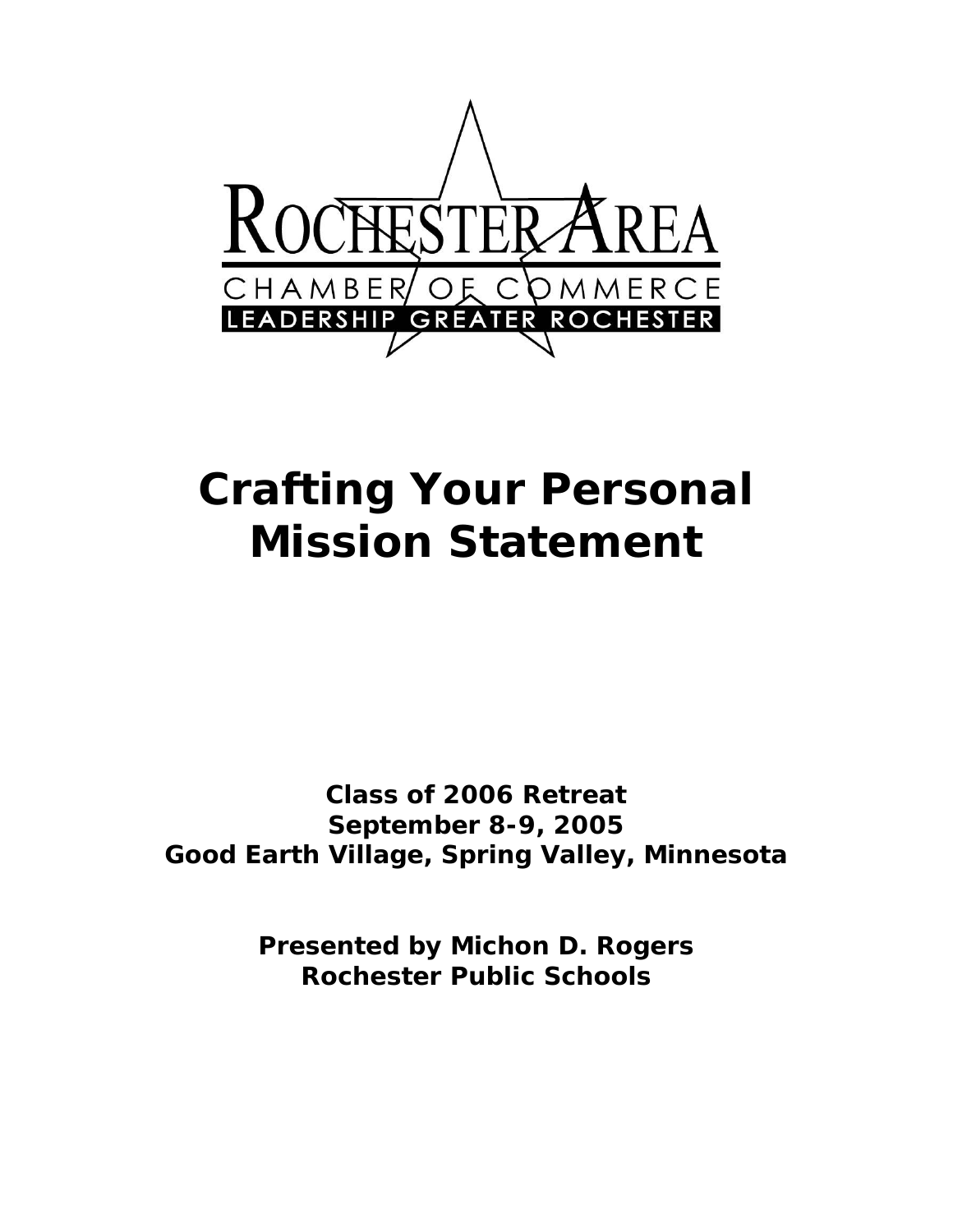#### **Determining and Living Your Life According to Your Core Values**

Directions:Place an "X" by 20 values that are key to you. Narrow the list to ten core values and then further narrow the list to three core values. Use these three core values as a common thread to weave throughout the writing of your mission statement.

- \_\_ Achievement the contract of the contract of the contract of the contract of the contract of the contract of the contract of the contract of the contract of the contract of the contract of the contract of the contract of
- \_\_ Advancement and Promotion \_\_ Leadership
- 
- \_\_ Adventure \_\_ Location \_\_ Affection (love and caring) \_\_ Loyalty
- 
- Let Challenging problems the control of the Meaningful work
- 
- \_\_ Change and variety \_\_ Merit  $\equiv$  Close relationships
- \_\_ Community \_\_ Nature
- 
- 
- 
- 
- 
- 
- Lacktrian Democracy **Lacktrian Contracts** Chemistry Democracy
- 
- Lacktrian Economic security and the control of the control of Privacy
- 
- 
- \_\_ Efficiency<br>\_\_ Ethical practice
- 
- 
- 
- 
- 
- \_\_ Financial gain \_\_\_ \_\_\_ Security \_\_\_ Security<br>
\_\_ Freedom \_\_\_ Self-resp
- 
- \_\_ Friendships
- 
- 
- \_\_ Helping other people \_\_ Status
- 
- 
- \_\_ Independence \_\_ Truth
- \_\_ Influencing others \_\_ Wealth
- \_ Inner harmony
- 
- 
- 
- $\Box$  Involvement  $\Box$
- \_\_ Job tranquility \_\_ \_\_\_\_\_\_\_\_\_\_\_\_\_\_\_\_\_\_\_\_\_\_\_\_\_  $\frac{1}{\sqrt{2}}$  , and the state of the state of the state  $\frac{1}{\sqrt{2}}$  , and the state of the state of the state of the state of the state of the state of the state of the state of the state of the state of the state of the
- 
- 
- 
- 
- \_\_ Arts \_\_ Market position
	-
	-
	-
	-
- \_\_ Competence \_\_ Being around people who are open \_\_ Competition and honest
- \_\_ Cooperation \_\_ Order (tranquility, stability)
- \_\_ Country \_\_ Personal development (living up to \_\_ Creativity my full potential)
	- \_\_ Decisiveness \_\_ Physical challenge
	-
- \_\_ Ecological awareness \_\_ Power and authority
	-
- \_\_ Effectiveness \_\_ Public service
	-
- \_\_ Ethical practice \_\_ Quality of what I take part in
	- \_ Quality relationships
- \_\_ Expertise \_\_ Recognition (respect from others)
	- $\equiv$  Religion
- \_ Fast living the contract of the contract of the Reputation
- Let Fast-paced work and the second contract the second extending  $\sim$  Responsibility and accountability
	-
	- \_\_ Self-respect<br>\_\_ Serenity
	-
- \_\_ Growth \_\_ Sophistication
	-
	-
- \_\_ Helping society \_\_ Supervising others
	- $\equiv$  Time freedom
	-
	-
	-
- \_\_ Inner passion \_\_ Work under pressure
- \_\_ Integrity \_\_ Work with others
- \_\_ Intellectual status \_\_ Working alone

Source: Adapted from *The Fifth Discipline Fieldbook* by P.M. Senge, Currency Publisher, 1994.

Lao Having a family the state of the stability and the stability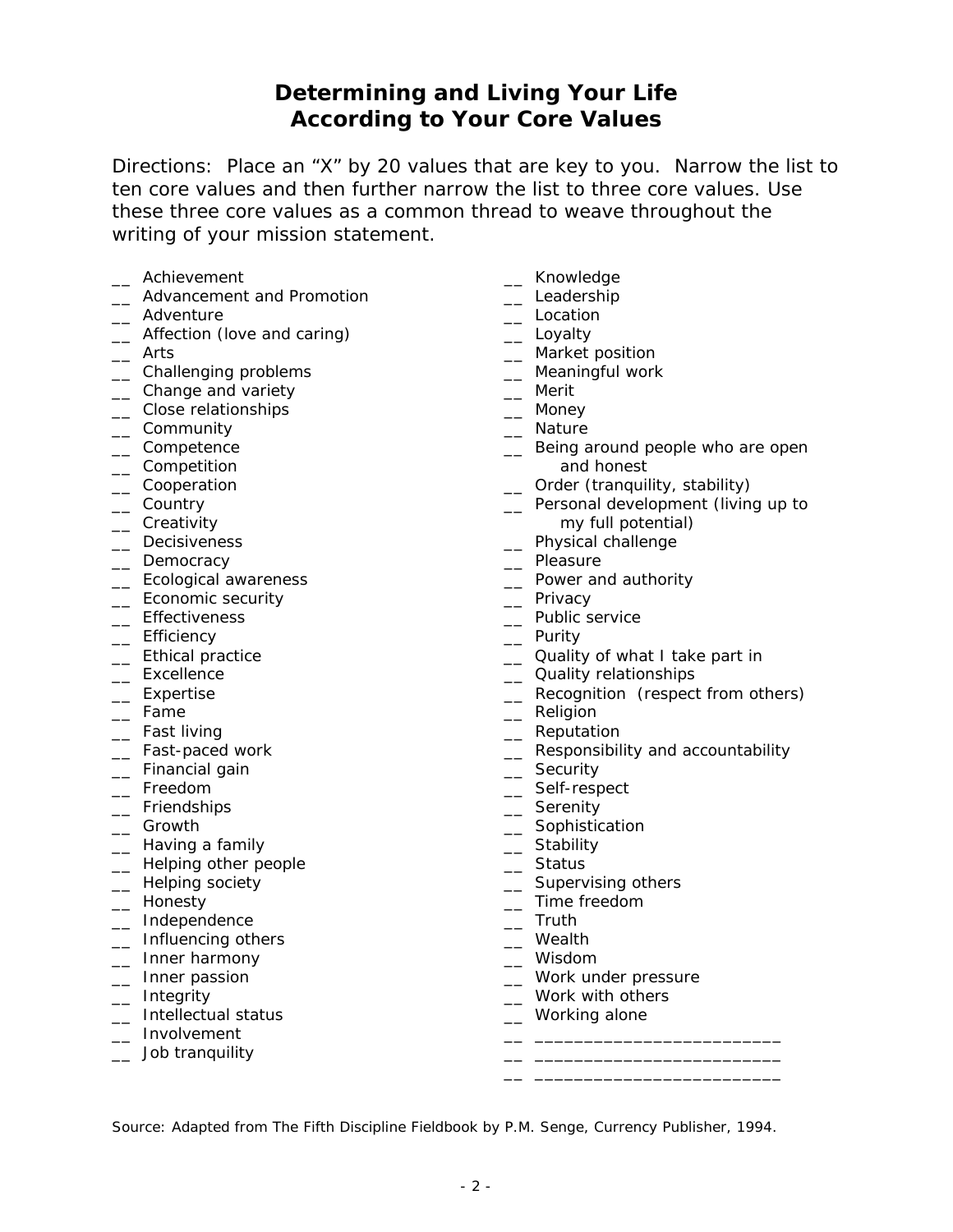## **Mission Statement Draft**

#### **Preparation**

Completing the following statements may help you determine the focus and wording of your personal mission statement.

*I am at my best when . . .* 

*I am at my worst when . . .* 

*I am truly happy when . . .* 

*I want to be a person who . . .* 

*Someday I would like to . . .* 

*My deepest positive emotions come when . . .* 

*My greatest talents and best gifts are . . .* 

*When all is said and done, the most important things in life are . . .* 

*Possible life goals for me are . . .* 

#### **Review**

Writing a mission statement requires deep reflection about who we are and what our purpose is. Review your mission statement when it is still in draft form. Ask yourself the following questions.

*Does my mission statement …* 

 *Bring out the best in me?* 

 *Challenge and motivate me?* 

 *Communicate my vision and values?* 

 *Address significant roles in my life?* 

 *Express timelines, proven principles that produce quality of life results?* 

 *Represent the unique contribution I can make to society?*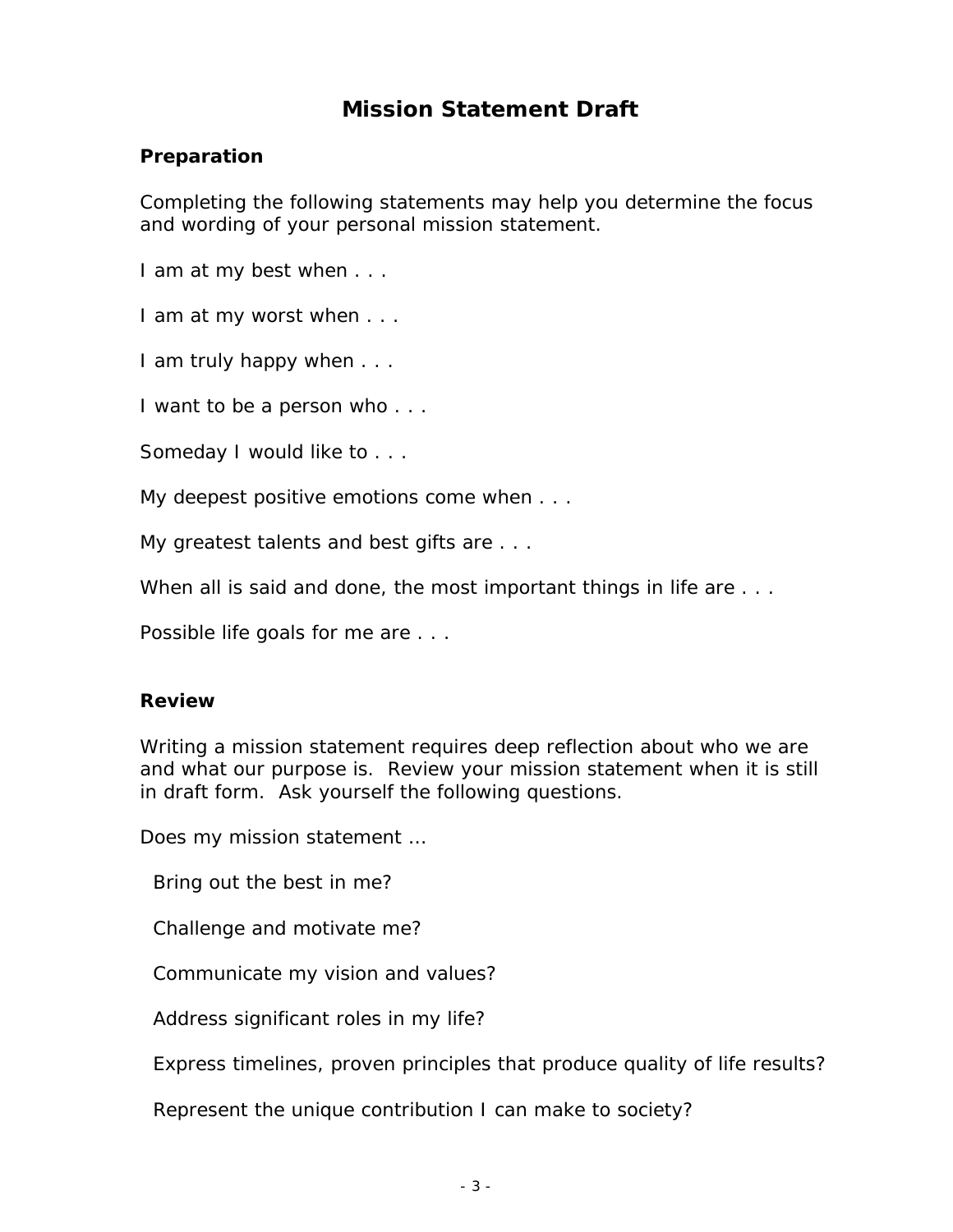#### **The Creation of a Personal Mission Statement**

By following the suggested six steps below, you will be able to begin writing a personal mission statement that will inspire you and will provide direction and guidance for your life. Remember that a personal mission statement is as much discovery as it is creation. Don't rush it or set rigid timetables for yourself; rather, go slowly through the process, ask yourself the right questions, and think deeply about your values and aspirations.

A meaningful personal mission statement contains two basic elements. The first is what you want to do – what you want to accomplish, what contributions you want to make. The second is what you want to be – what character strengths you want to have, what qualities you want to develop.

#### **Step 1 Define what you want to be and do**

Some of the elements I would like to have in my mission statement are:

\_\_\_\_\_\_\_\_\_\_\_\_\_\_\_\_\_\_\_\_\_\_\_\_\_ \_\_\_\_\_\_\_\_\_\_\_\_\_\_\_\_\_\_\_\_\_\_\_\_\_

What I'd like to do: What I'd like to be:

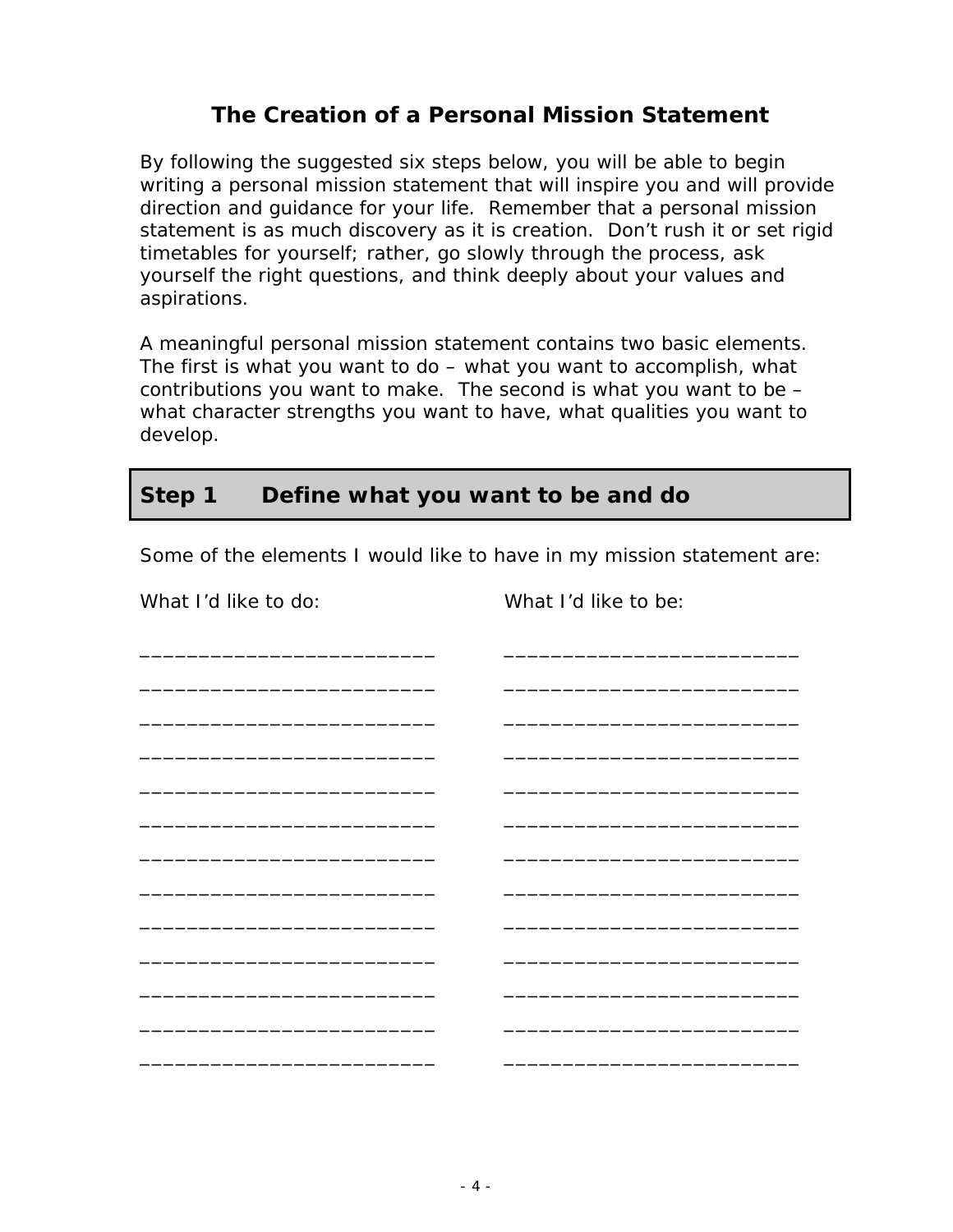## **Step 2 Identify an Influential Person**

An effective tool to focus in on what you want to be and do is to identify a highly influential individual in your life and to think about how this individual has contributed to your life. This person may be a parent, work associate, friend, family member, or neighbor. Answer the following questions, keeping in mind your personal goals on what you want to be and do.

\_\_\_\_\_\_\_\_\_\_\_\_\_\_\_\_\_\_\_\_\_\_\_\_\_\_\_\_\_\_\_\_\_\_\_\_\_\_\_\_\_\_\_\_\_\_\_\_\_\_\_\_\_\_\_\_\_\_

\_\_\_\_\_\_\_\_\_\_\_\_\_\_\_\_\_\_\_\_\_\_\_\_\_\_\_\_\_\_\_\_\_\_\_\_\_\_\_\_\_\_\_\_\_\_\_\_\_\_\_\_\_\_\_\_\_\_

\_\_\_\_\_\_\_\_\_\_\_\_\_\_\_\_\_\_\_\_\_\_\_\_\_\_\_\_\_\_\_\_\_\_\_\_\_\_\_\_\_\_\_\_\_\_\_\_\_\_\_\_\_\_\_\_\_\_

\_\_\_\_\_\_\_\_\_\_\_\_\_\_\_\_\_\_\_\_\_\_\_\_\_\_\_\_\_\_\_\_\_\_\_\_\_\_\_\_\_\_\_\_\_\_\_\_\_\_\_\_\_\_\_\_\_\_

\_\_\_\_\_\_\_\_\_\_\_\_\_\_\_\_\_\_\_\_\_\_\_\_\_\_\_\_\_\_\_\_\_\_\_\_\_\_\_\_\_\_\_\_\_\_\_\_\_\_\_\_\_\_\_\_\_\_

\_\_\_\_\_\_\_\_\_\_\_\_\_\_\_\_\_\_\_\_\_\_\_\_\_\_\_\_\_\_\_\_\_\_\_\_\_\_\_\_\_\_\_\_\_\_\_\_\_\_\_\_\_\_\_\_\_\_

\_\_\_\_\_\_\_\_\_\_\_\_\_\_\_\_\_\_\_\_\_\_\_\_\_\_\_\_\_\_\_\_\_\_\_\_\_\_\_\_\_\_\_\_\_\_\_\_\_\_\_\_\_\_\_\_\_\_

\_\_\_\_\_\_\_\_\_\_\_\_\_\_\_\_\_\_\_\_\_\_\_\_\_\_\_\_\_\_\_\_\_\_\_\_\_\_\_\_\_\_\_\_\_\_\_\_\_\_\_\_\_\_\_\_\_\_

\_\_\_\_\_\_\_\_\_\_\_\_\_\_\_\_\_\_\_\_\_\_\_\_\_\_\_\_\_\_\_\_\_\_\_\_\_\_\_\_\_\_\_\_\_\_\_\_\_\_\_\_\_\_\_\_\_\_

\_\_\_\_\_\_\_\_\_\_\_\_\_\_\_\_\_\_\_\_\_\_\_\_\_\_\_\_\_\_\_\_\_\_\_\_\_\_\_\_\_\_\_\_\_\_\_\_\_\_\_\_\_\_\_\_\_\_

\_\_\_\_\_\_\_\_\_\_\_\_\_\_\_\_\_\_\_\_\_\_\_\_\_\_\_\_\_\_\_\_\_\_\_\_\_\_\_\_\_\_\_\_\_\_\_\_\_\_\_\_\_\_\_\_\_\_

\_\_\_\_\_\_\_\_\_\_\_\_\_\_\_\_\_\_\_\_\_\_\_\_\_\_\_\_\_\_\_\_\_\_\_\_\_\_\_\_\_\_\_\_\_\_\_\_\_\_\_\_\_\_\_\_\_\_

\_\_\_\_\_\_\_\_\_\_\_\_\_\_\_\_\_\_\_\_\_\_\_\_\_\_\_\_\_\_\_\_\_\_\_\_\_\_\_\_\_\_\_\_\_\_\_\_\_\_\_\_\_\_\_\_\_\_

\_\_\_\_\_\_\_\_\_\_\_\_\_\_\_\_\_\_\_\_\_\_\_\_\_\_\_\_\_\_\_\_\_\_\_\_\_\_\_\_\_\_\_\_\_\_\_\_\_\_\_\_\_\_\_\_\_\_

\_\_\_\_\_\_\_\_\_\_\_\_\_\_\_\_\_\_\_\_\_\_\_\_\_\_\_\_\_\_\_\_\_\_\_\_\_\_\_\_\_\_\_\_\_\_\_\_\_\_\_\_\_\_\_\_\_\_

Who has been one of the most influential people in my life?

Which qualities do I most admire in that person?

What qualities have I gained (or desire to gain) from that person?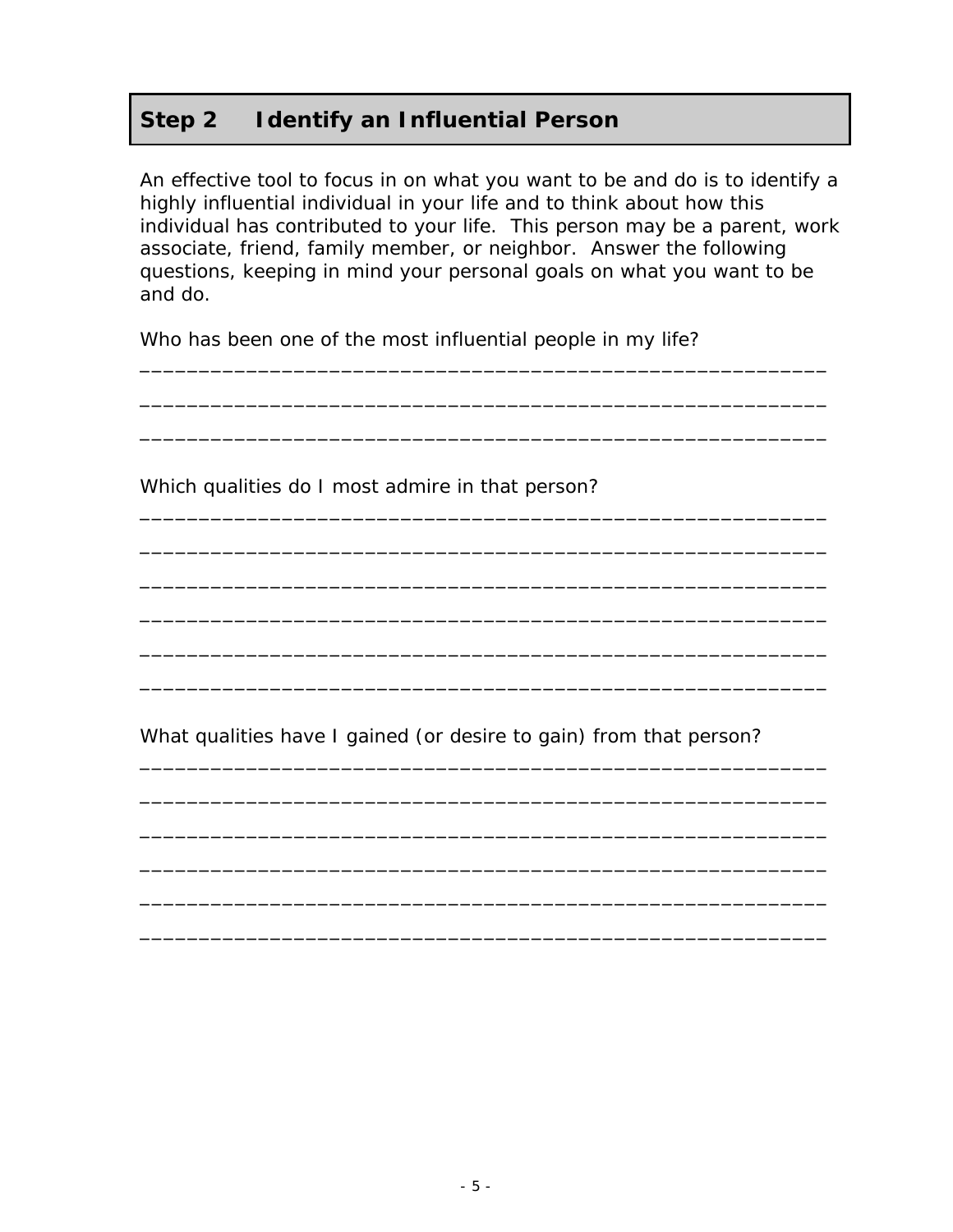#### **Step 3 Define your Life Roles**

You live your life in terms of roles – not in the sense of role playing, but in the sense of authentic parts you have chosen to fill. You may have roles in work, in the family, in the community, and in other areas of your life. These roles become a natural framework to give order to what you want to do and to be.

You may define your family role as simply "family member." Or, you may choose to divide it into roles, such as "wife" and "mother" or "husband" and "father." Some areas of your life, such as your profession, may involve several roles. For example, you may have one role in administration, one in marketing, one in personnel, and one in long-range planning. Examples:

> *Wife/Mother, Manager-New Products, Manager-Research, Manager-Staff Development, United Way Chairperson, Friend*

*Husband/Father, Salesman-Prospects, Salesman – Financing/Administration, March of Dimes Regional Director, Friend* 

Define up to six life roles and then write these roles in the boxes provided on the next page. Then project yourself forward in time and write a brief statement of how you would most like to be described in that particular role.

By identifying your life roles you will gain perspective and balance. By writing these descriptive statements you will begin to visualize your highest self. You will also identify the core principles and values you desire to live by.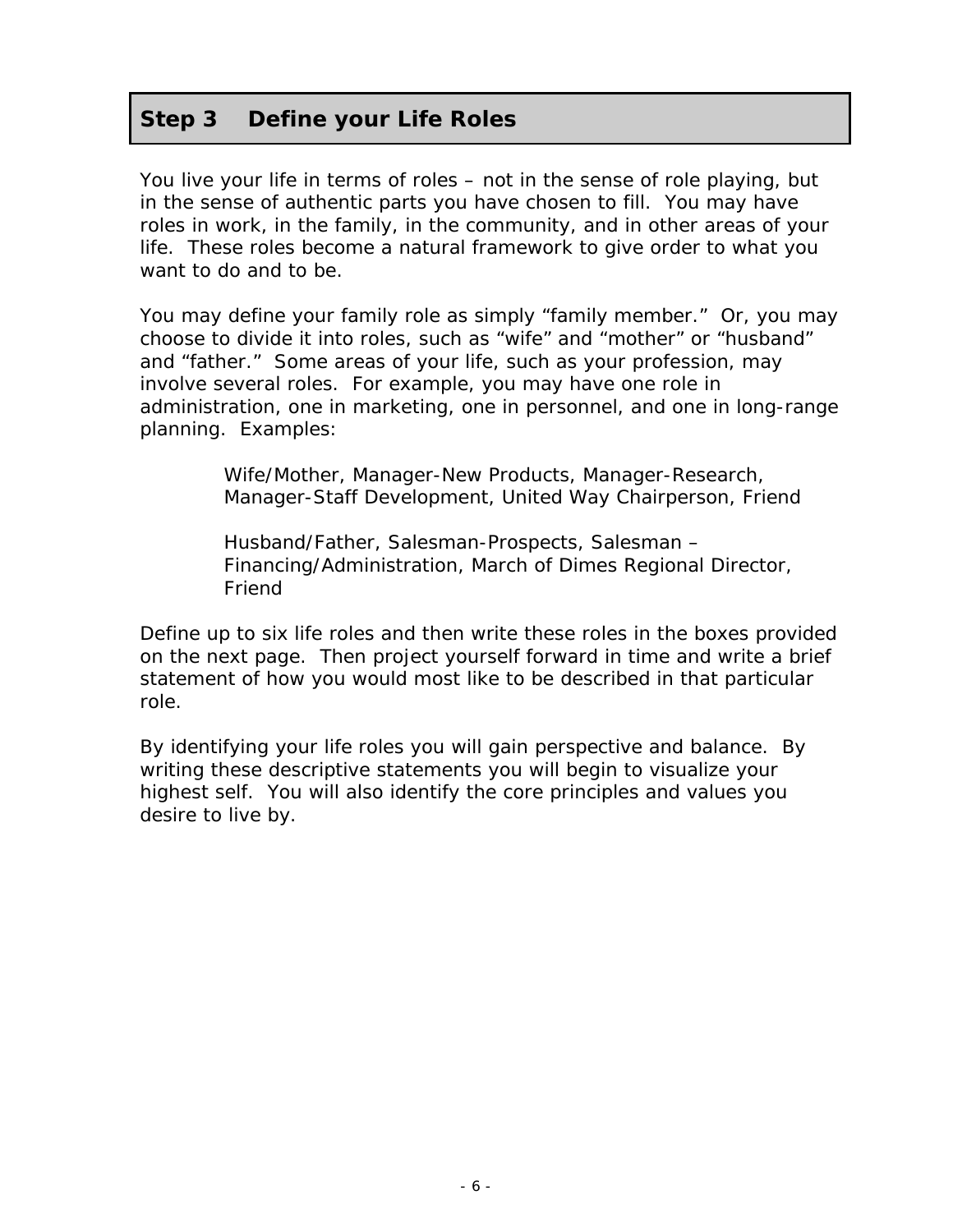# **Step 3 Define your Life Roles (continued)**

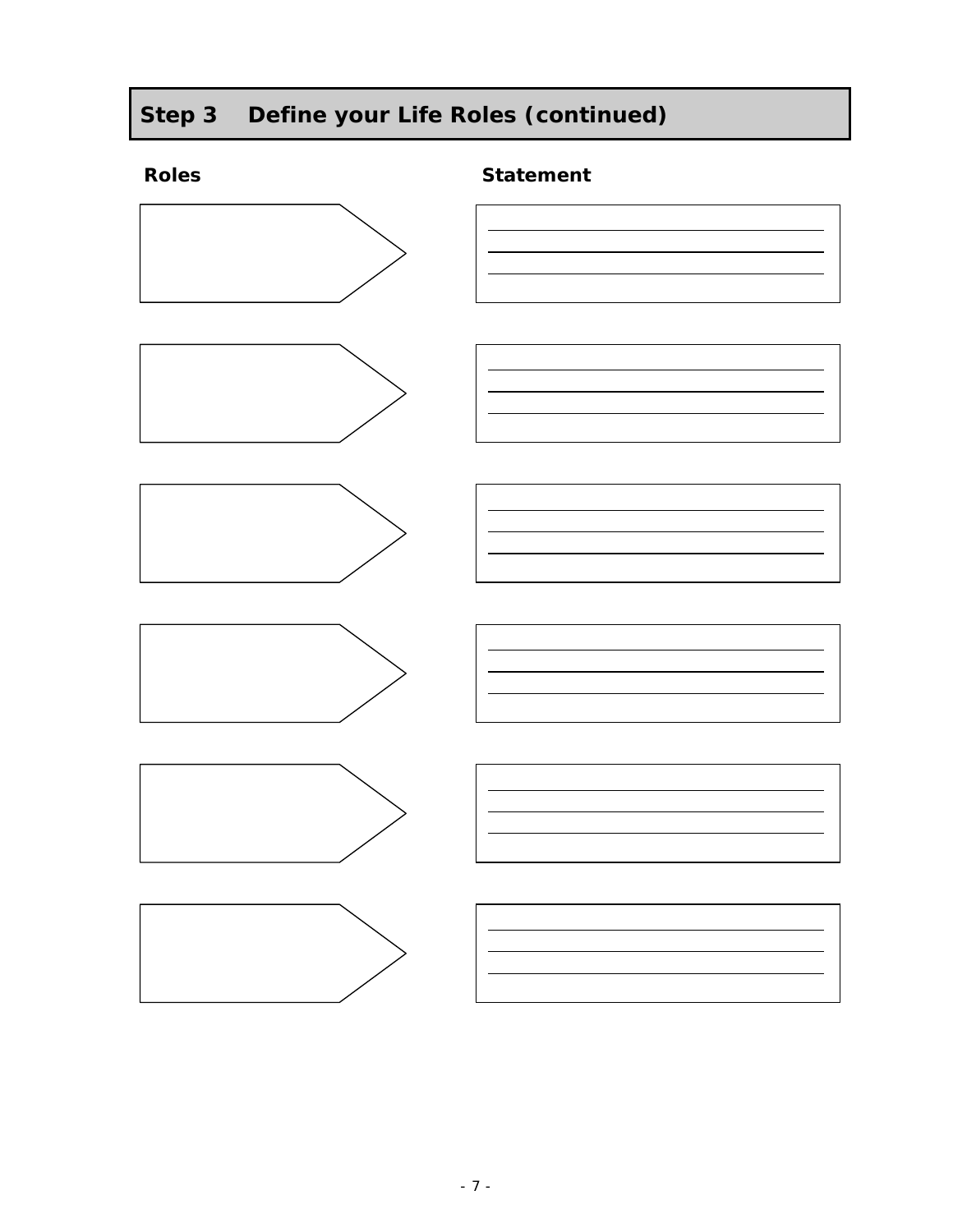#### Step 4 Write a Draft of your Personal Mission **Statement**

Now that you have identified your life roles and have defined what you want to be and do, you are prepared to begin working on your personal mission statement.

In the space provided below create a rough draft of your mission statement. Draw heavily upon the thinking you've done in the previous three steps. Carry this draft with you and make notes, additions, and deletions before you attempt another draft.

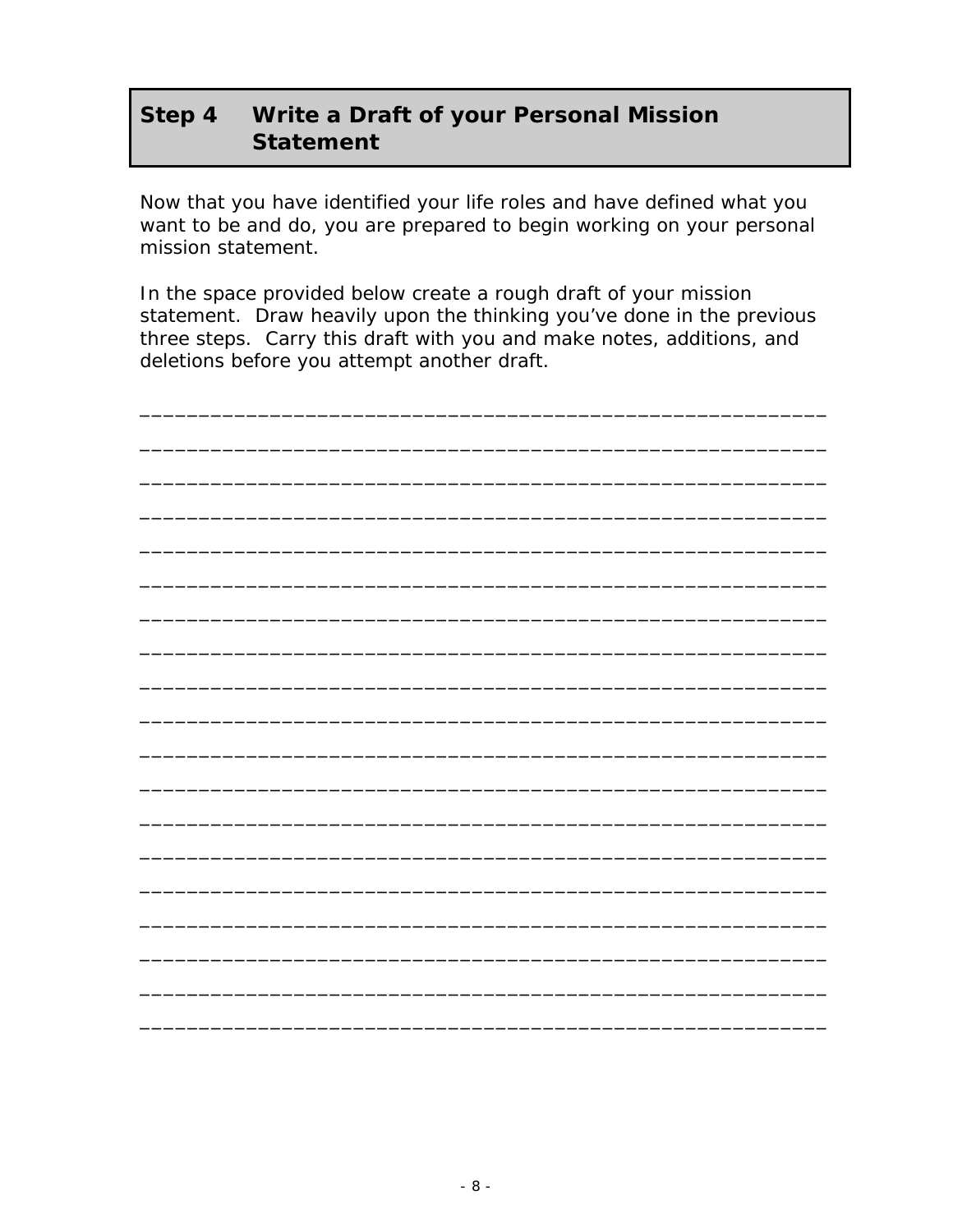### **Step 5 Evaluate**

It is important that you do not let your personal mission statement become outdated. Periodic review and evaluation can help you keep in touch with your own development and keep your statement in harmony with your deepest self. Continually ask yourself the following questions.

\_\_\_\_\_\_\_\_\_\_\_\_\_\_\_\_\_\_\_\_\_\_\_\_\_\_\_\_\_\_\_\_\_\_\_\_\_\_\_\_\_\_\_\_\_\_\_\_\_\_\_\_\_\_\_\_\_\_

\_\_\_\_\_\_\_\_\_\_\_\_\_\_\_\_\_\_\_\_\_\_\_\_\_\_\_\_\_\_\_\_\_\_\_\_\_\_\_\_\_\_\_\_\_\_\_\_\_\_\_\_\_\_\_\_\_\_

\_\_\_\_\_\_\_\_\_\_\_\_\_\_\_\_\_\_\_\_\_\_\_\_\_\_\_\_\_\_\_\_\_\_\_\_\_\_\_\_\_\_\_\_\_\_\_\_\_\_\_\_\_\_\_\_\_\_

\_\_\_\_\_\_\_\_\_\_\_\_\_\_\_\_\_\_\_\_\_\_\_\_\_\_\_\_\_\_\_\_\_\_\_\_\_\_\_\_\_\_\_\_\_\_\_\_\_\_\_\_\_\_\_\_\_\_

\_\_\_\_\_\_\_\_\_\_\_\_\_\_\_\_\_\_\_\_\_\_\_\_\_\_\_\_\_\_\_\_\_\_\_\_\_\_\_\_\_\_\_\_\_\_\_\_\_\_\_\_\_\_\_\_\_\_

\_\_\_\_\_\_\_\_\_\_\_\_\_\_\_\_\_\_\_\_\_\_\_\_\_\_\_\_\_\_\_\_\_\_\_\_\_\_\_\_\_\_\_\_\_\_\_\_\_\_\_\_\_\_\_\_\_\_

Is my mission based on timeless, proven principles? Which ones?

Do I feel this represents the best that is within me?

During my best moments, do I feel good about what this represents?

Do I feel direction, purpose, challenge, and motivation when I review this statement?

\_\_\_\_\_\_\_\_\_\_\_\_\_\_\_\_\_\_\_\_\_\_\_\_\_\_\_\_\_\_\_\_\_\_\_\_\_\_\_\_\_\_\_\_\_\_\_\_\_\_\_\_\_\_\_\_\_\_

\_\_\_\_\_\_\_\_\_\_\_\_\_\_\_\_\_\_\_\_\_\_\_\_\_\_\_\_\_\_\_\_\_\_\_\_\_\_\_\_\_\_\_\_\_\_\_\_\_\_\_\_\_\_\_\_\_\_

Am I aware of the strategies and skills that will help me accomplish what I have written?

\_\_\_\_\_\_\_\_\_\_\_\_\_\_\_\_\_\_\_\_\_\_\_\_\_\_\_\_\_\_\_\_\_\_\_\_\_\_\_\_\_\_\_\_\_\_\_\_\_\_\_\_\_\_\_\_\_\_

\_\_\_\_\_\_\_\_\_\_\_\_\_\_\_\_\_\_\_\_\_\_\_\_\_\_\_\_\_\_\_\_\_\_\_\_\_\_\_\_\_\_\_\_\_\_\_\_\_\_\_\_\_\_\_\_\_\_

What do I need to start doing now to be where I want to be tomorrow?

\_\_\_\_\_\_\_\_\_\_\_\_\_\_\_\_\_\_\_\_\_\_\_\_\_\_\_\_\_\_\_\_\_\_\_\_\_\_\_\_\_\_\_\_\_\_\_\_\_\_\_\_\_\_\_\_\_\_

\_\_\_\_\_\_\_\_\_\_\_\_\_\_\_\_\_\_\_\_\_\_\_\_\_\_\_\_\_\_\_\_\_\_\_\_\_\_\_\_\_\_\_\_\_\_\_\_\_\_\_\_\_\_\_\_\_\_

\_\_\_\_\_\_\_\_\_\_\_\_\_\_\_\_\_\_\_\_\_\_\_\_\_\_\_\_\_\_\_\_\_\_\_\_\_\_\_\_\_\_\_\_\_\_\_\_\_\_\_\_\_\_\_\_\_\_

\_\_\_\_\_\_\_\_\_\_\_\_\_\_\_\_\_\_\_\_\_\_\_\_\_\_\_\_\_\_\_\_\_\_\_\_\_\_\_\_\_\_\_\_\_\_\_\_\_\_\_\_\_\_\_\_\_\_

The final test … does this statement inspire me?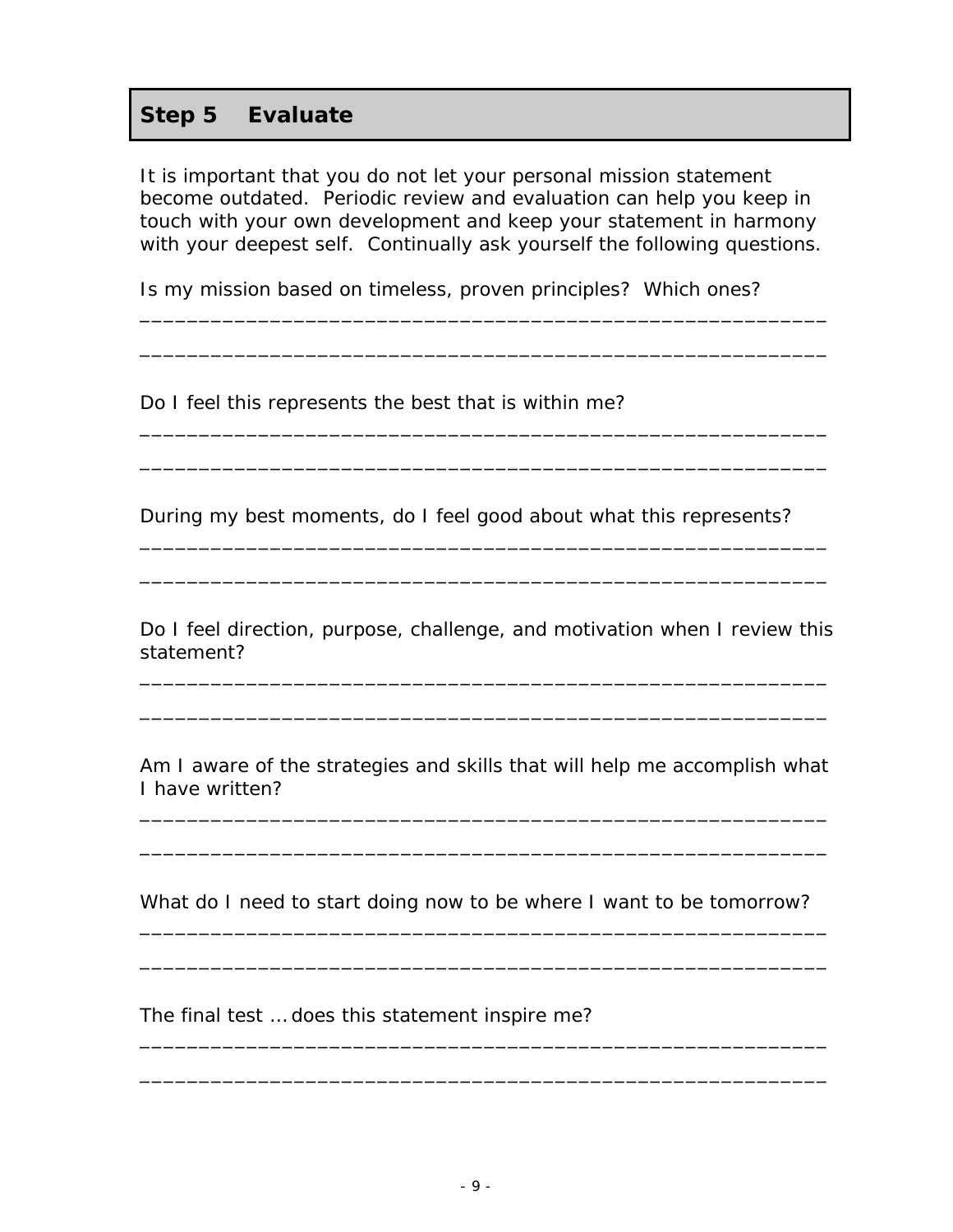#### Step 6 **Write a Permanent Draft**

We recommend that you keep a rough draft of your mission statement for a period of time while to revise and evaluate. Be sure it inspires the best within you.

When you do have a permanent copy, review it frequently. We strongly recommend that you commit it to memory so that you keep your vision and your values clearly in mind.